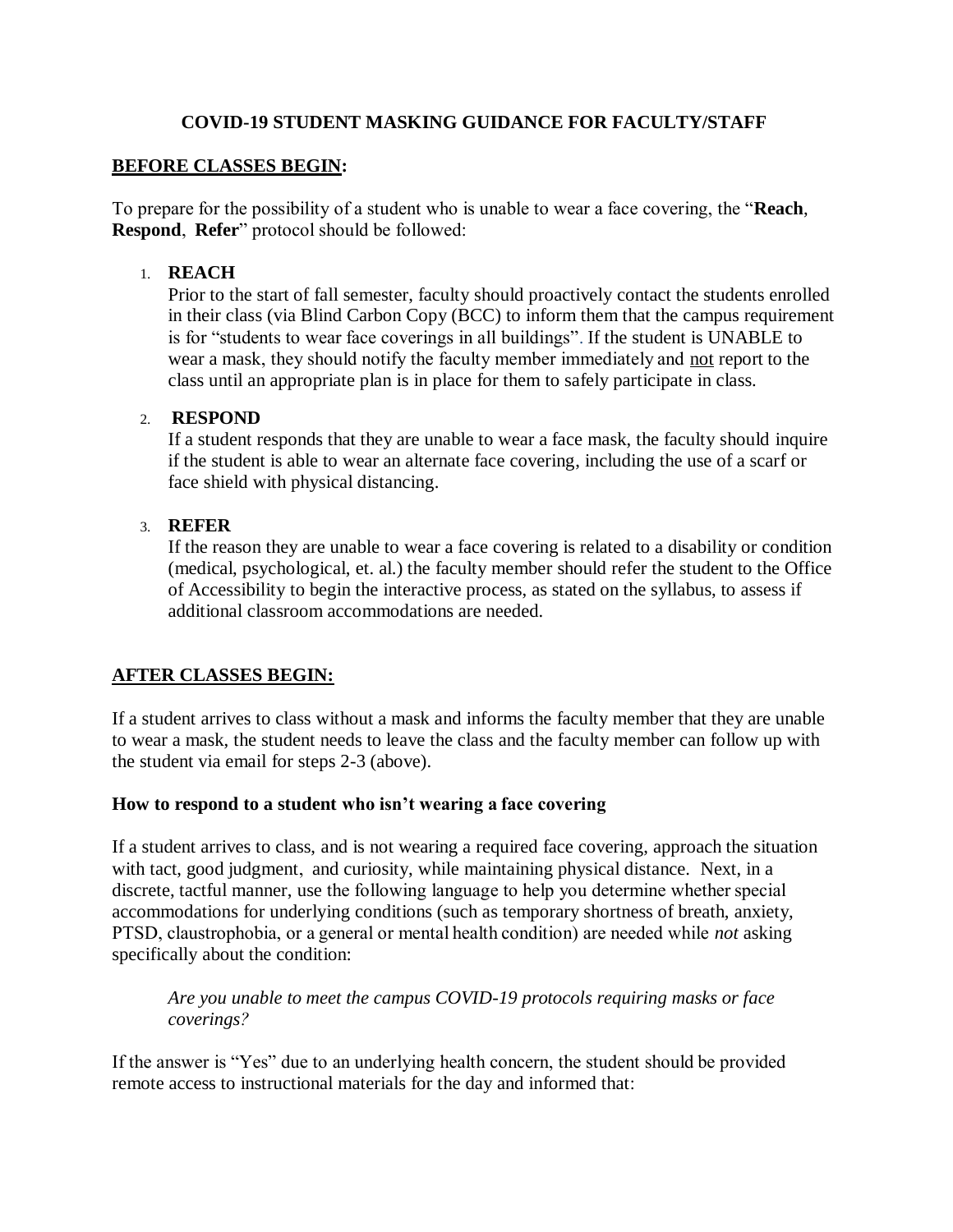- 1. Current campus protocols state that a mask or face covering is required in campus buildings.
- 2. In order to attend the in-person class, the student may utilize one of the following accommodations for students who cannot mask:
	- the use of a scarf or loose face covering
	- $\bullet$  the use of a face shield with physical distancing

If the answer is "Yes" due to a disability, the student should be provided remote access to instructional materials for the day and instructed to:

- 1. Contact the Office of Accessibility (OA) by phone 803-323-3290 or email [accessibility@winthrop.edu](mailto:accessibility@winthrop.edu) to engage in the OA registration process to determine reasonable accommodations.
- 2. OA will guide students in how to communicate with faculty regarding their accommodations.

If the answer is "No" the student should be informed that:  

- 1. Current campus protocols state that a mask or face covering is required in all campus buildings and that the policy is designed to protect them as well as other members of the campus community.
- 2. The student may stay present in the classroom if they put on a mask. Faculty are encouraged to bring a small number of disposable masks to classes for the first weeks in preparation for such instances.
- 3. If they continue to refuse to mask, they will need to leave the area immediately, or they will be reported to the Dean of Students Office for non-compliance.

## **What to do if the situation escalates**

If the situation escalates, please choose from the following options:

- 1. If the student refuses to mask in class and/or leave the classroom after being asked, the faculty member should report the incident to the Dean of Students Office for follow up as a violation of our Student Conduct Code. Please use the following link to report studentinvolved non-compliance incidents to the Dean of Student's Office: [Report an Incident](https://www.winthrop.edu/studentconduct/report-an-incident.aspx)
- 2. If the student refuses to mask, does not leave the area, and becomes disruptive in a manner that exceeds the faculty member or staff person's ability to control the situation, Campus Police may be called for assistance. Faculty and staff should utilize their classroom and employee management skills until they are exhausted before calling Campus Police (803)323-3333.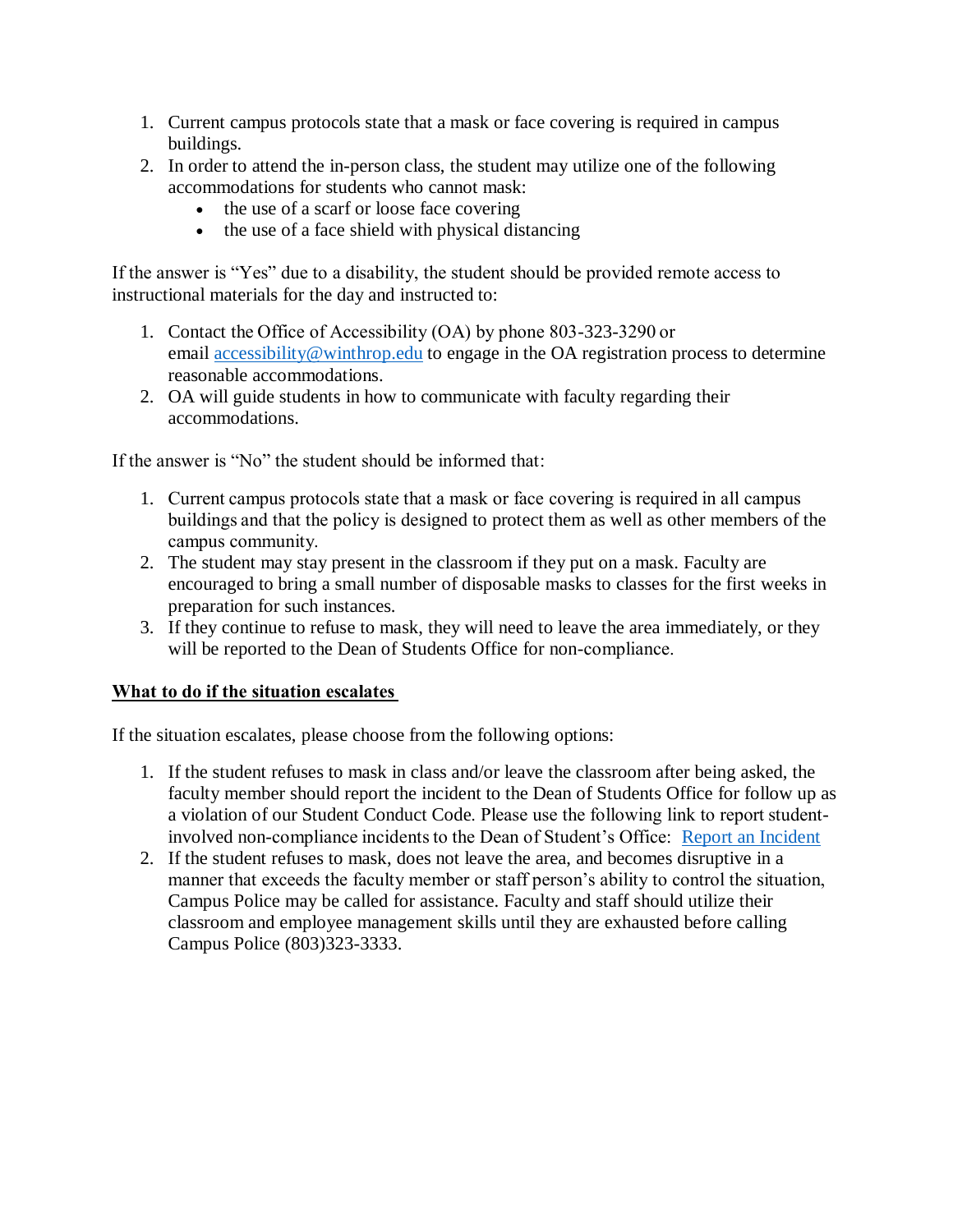#### **Student masking in workspaces and at events, meetings, or appointments:**

**Workspaces:** If a student is not wearing a mask in a place of employment on campus, the supervisor should avoid asking about the student's personal situation, but instead ask:

*Are you unable to meet the campus COVID-19 protocols requiring masks or face coverings?*

If "yes" due to an underlying condition, the supervisor should explore whether the job functions can be completed via an accommodation, such as a loose scarf or face covering, a face shield in combination with physical distancing, or remote work assignment, if possible. Supervisors should reach out to Human Resources via email **[HRhelp@winthrop.edu](mailto:HRhelp@winthrop.edu)** or telephone (803)323-2273 with any questions.

If "no", the student worker should be reminded of our campus requirement and provided a disposable mask if they wish to remain at work. If the student refuses to mask, they should be asked to leave the workspace, held accountable within the scope of their position, and referred to the Dean of Students Office: [Report an Incident](https://www.winthrop.edu/studentconduct/report-an-incident.aspx)

**Events, Meetings, and Appointments:** If a student attends an in-person event or shows up for a meeting or appointment without a mask, the organizer should ask:

*Are you unable to meet the campus COVID-19 protocols requiring masks or face coverings?*

If "yes" due to an underlying condition, be sure not to ask inappropriate questions about the condition. Comments should be focused on providing alternate means of satisfying the in-person event requirement, providing remote access to an in-person meeting, or making a virtual appointment, for example.

If "no", the student worker should be reminded of our campus requirement and provided a disposable mask if they wish to remain at the event, meeting, or appointment. If the student refuses to mask, they should be asked to leave the event, meeting, or appointment. If the student refuses to mask and/or leave after being asked, the faculty or staff member responsible for the event, meeting, or appointment should report the incident to the Dean of Students Office for follow up as a violation of our Student Code of Conduct. Please use the following link to report student-involved non-compliance incidents to the Dean of Students Office: Report an [Incident](https://www.winthrop.edu/studentconduct/report-an-incident.aspx)

*As with classroom situations, use Campus Police only as a last resort when a situation feels threatening.*